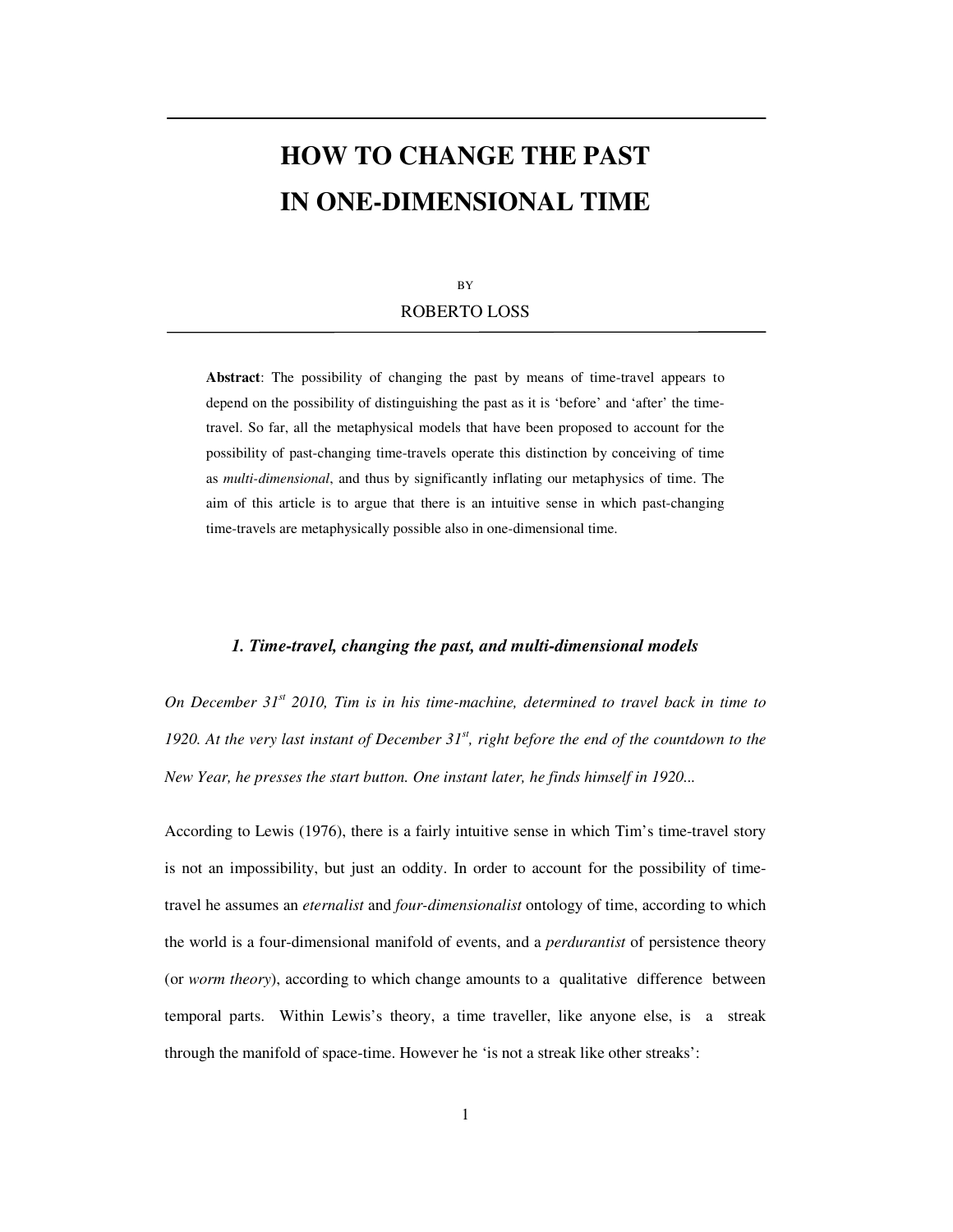If he travels toward the past he is a zig-zag streak, doubling back on himself. If he travels toward the future, he is a stretched-out streak. And if he travels either way instantaneously, so that there are no intermediate stages between the stage that departs and the stage that arrives and his journey has zero duration, then he is a *broken streak*. (Lewis, 1976: 146)

According to the worm theory advocated by Lewis (1976), a non time-travelling person is a continuous four-dimensional worm, extended in time as well as in space, whose temporal parts stick together in virtue of a certain kind of 'mental, or mostly mental, continuity and connectedness'. Therefore, the only difference between a 'common person' and a person time-travelling to the past to a time before his birth is that, unlike common persons, the first segment of the temporal worm in which the time-traveller consists occurs actually *later* then its second segment (assuming that after the trip to the past the time traveller dies before his birth). However, the latest temporal parts of his later segment display, with respect to the earliest parts of his earlier segment, the same kind of *continuity* and *regularity* displayed by temporally adjacent temporal parts of a common person. *This* is what allows us to consider the two separate segments as parts of a unique, if broken, temporal worm, and therefore, of a unique person. Therefore, with respect to what Lewis calls the *external time*, the timetraveller's departure occurs *after* his arrival. However, from the point of view of the timetraveller himself (that is, with respect to what Lewis calls his *personal time*), his departure occurs *before* his arrival.

If you take the stages of a common person, they manifest certain *regularities* with respect to external time. Properties change continuously as you go along, for the most part, and in familiar ways. First come infantile stages. Last come senile ones. Memories accumulate. Food digests. Hair grows. Wristwatch hands move. If you take the stages of a time traveler instead, they do not manifest the common regularities with respect to external time. But there is one way to assign coordinates to the time traveler's stages […] so that the regularities that hold with respect to this assignment match those that commonly hold with respect to external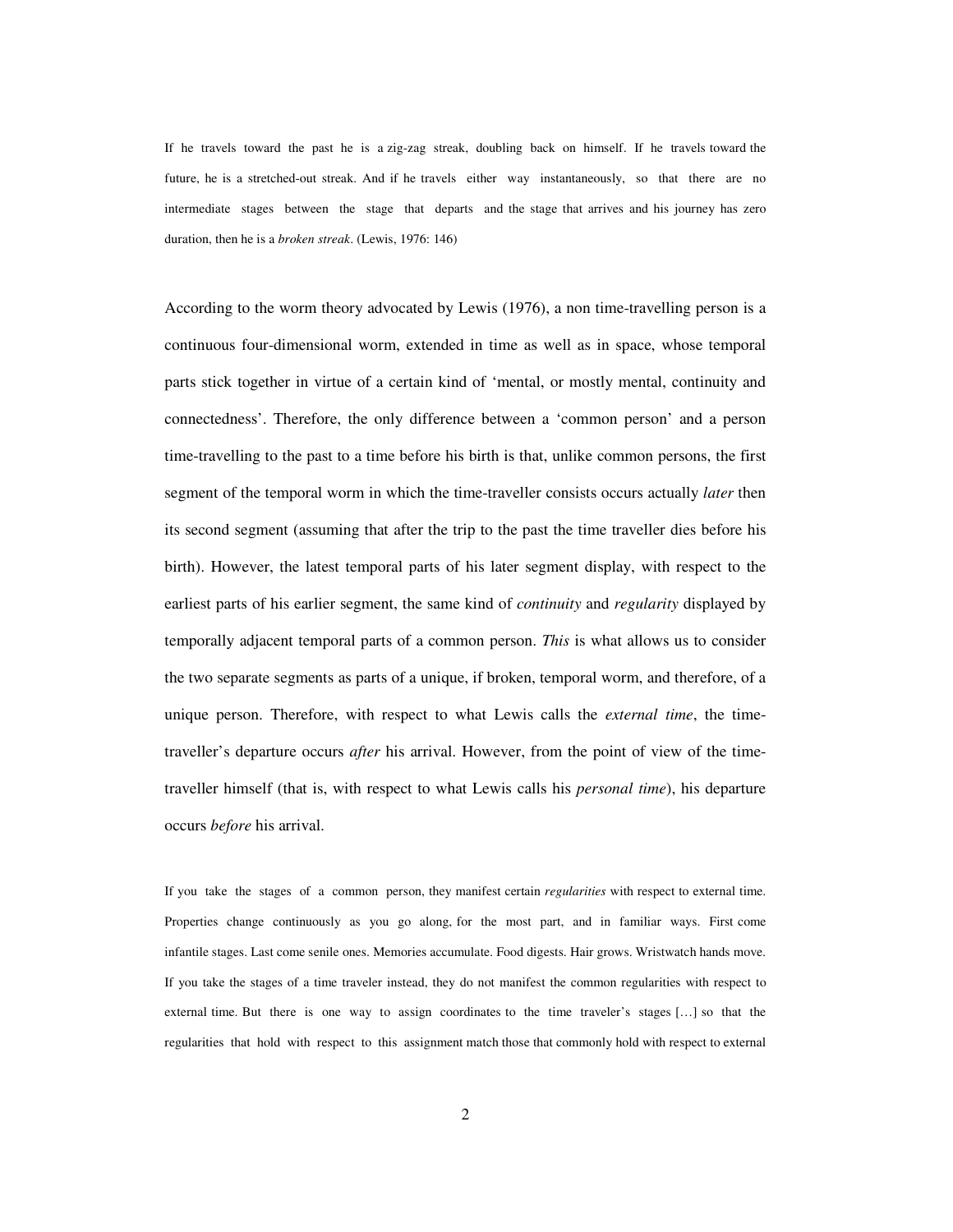time. With respect to the correct assignment properties change continuously as you go along, for the most part, and in familiar ways. First come infantile stages. Last come senile ones. Memories accumulate. Food digests. Hair grows. Wristwatch hands move. The assignment of coordinates that yields this match is the time traveler's *personal time*. (Lewis, 1975, p. 148, my italics)

The moral of Lewis's account of time-travel could be roughly summarised by saying that there is no inconsistency in Tim's time-travelling to the past, provided that he has *already* been there, so to speak. The history of a world in which Tim time-travels to 1920 would *first* feature Tim's arrival in 1920, then his life in the 20's (and, say, his tragic death in 1927), then his birth in 1977, his graduation in physics in 2000, the defence of his Ph.D. dissertation in 2003, his obtainment of government funds for the 'Time-Machine Project' in 2005 (despite some initial misgivings)<sup>1</sup>, and finally, the moment in which he presses the start button of the time-machine on December  $31<sup>st</sup>$  2010. Understood in this way, it is only from the internal perspective of Tim's *personal time* that he appears in 1920 'one instant later' than having pressed the button in 2010. In fact, with respect to the *external time*, he actually appears in 1920 *70 years before* he activates his time-machine.

Suppose, however, that Tim had never been to 1920 'before'. Could he time-travel to 1920, and thereby *change the past* (at least as to his existence in the 20's)? The very idea of changing the past by travelling back in time might strike as a sheer logical impossibility: how could Tim *both* have existed *and* not have existed in 1920? Some philosophers, however, disagree. Friends of what van Inwagen (2010) has called (in honour of David Lewis) 'non-Ludovician time-travel' claim that changing the past by means of a time-travel is indeed metaphysically possible, provided that we *inflate* our metaphysics of time with an additional dimension *d*, in order to distinguish the way the past is, so to speak, 'before' and 'after' the past-changing time-travel. In the case of Tim's time-travel, this extra dimension allows us to distinguish the way 1920 is with respect to *different* coordinates on *d*, and to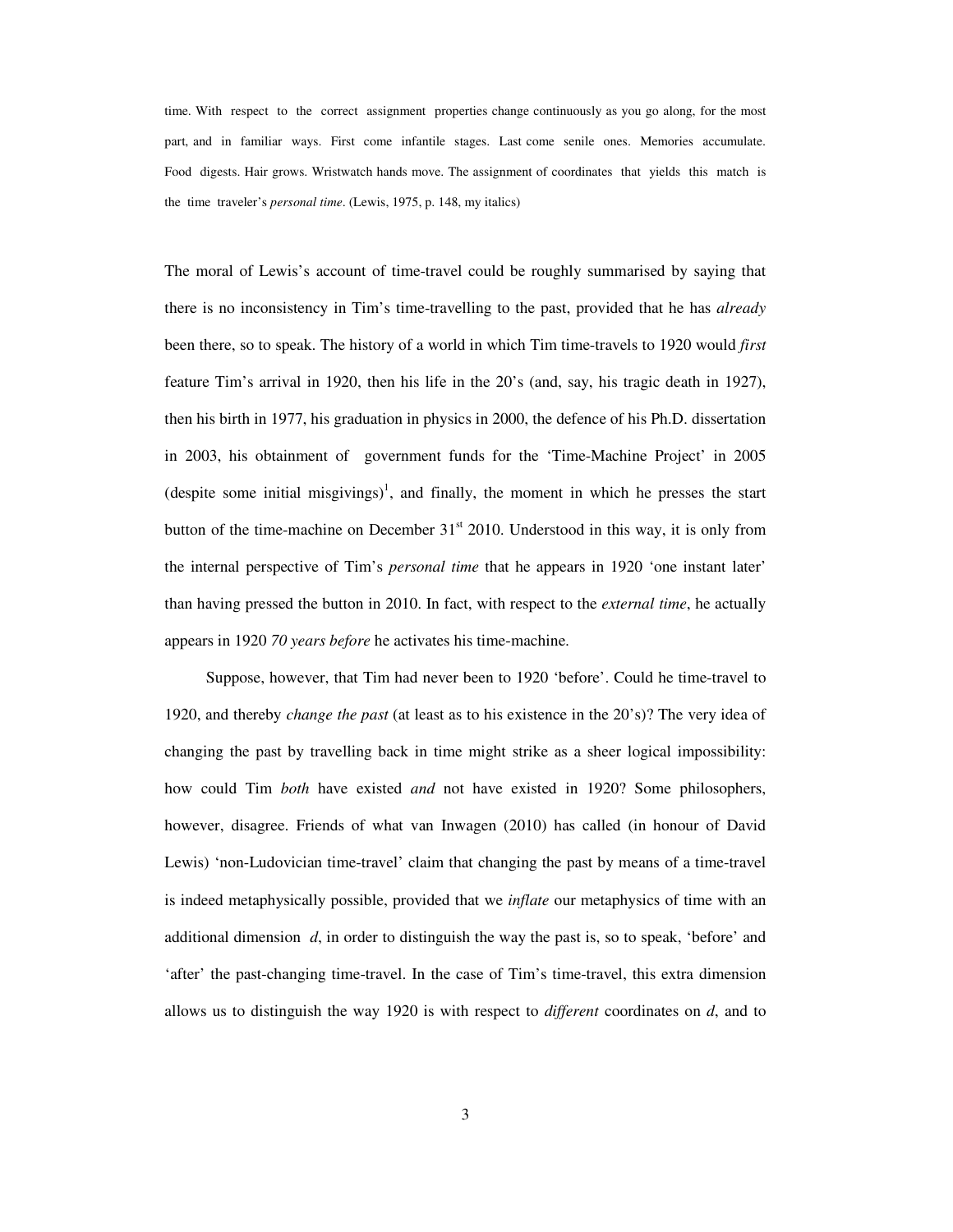consistently say that Tim both exists in 1920 (with respect to the *d*-coordinate  $d_x$ ) and does not exist in 1920 (with respect to the *d*-coordinate  $d_v$ ).

According to Meiland (1974), time must be thought of not as a line, as it is commonly done, but as a *two*-dimensional *plane*, which can be presented as follows. On a diagonal line running from left to right and from the bottom up lie present moments. At the left of each moment *t* on the diagonal there is a horizontal line, running from left to right up to *t*, representing the way the past is when *t* is present. According to this model, while Tim does not exist in the 1920 located on the diagonal line (that is: the way 1920 is when it is present), Tim exists in the 1920 located on the horizontal line lying on the left of the 2011 of the diagonal line (that is: the way 1920 is when 2011 is present). $2$ 

According to Goddu (2003) and van Inwagen (2010), the possibility of changing the past requires the position of a higher-order temporal dimension ('hyper-time') so that, for instance, Tim can exist in 1920 with respect to a certain hyper-time  $T_x$ , and not exist in 1920 with respect to a hyper-earlier hyper-time  $T_{y}$ .<sup>3</sup>

Finally, according to the *branching model*, what is required for Tim to Marty McFly his way around time is a branching tree of concrete possible worlds. The 1920 that is earlier than the 2010 in which Tim enters the time-machine is Tim-free. However, the Tim-free 1920 is one year later than a 1919, which is, in turn, one year earlier than an *alternative* 1920 in which Tim appears out of thin air in his time-machine.<sup>4</sup>

The position of an additional dimension to reality might appear to many a cumbersome ontological posit casting some relevant shadows on the very idea of pastchanging time-travel. However, wannabe past-changing time-travellers should not be discouraged. As a matter of fact, as I will argue in what follows, there is a fairly intuitive sense in which the past *can* be changed even in a (temporally) one-dimensional eternalist world. Therefore, if I am right, past-changing time-travel is not only metaphysically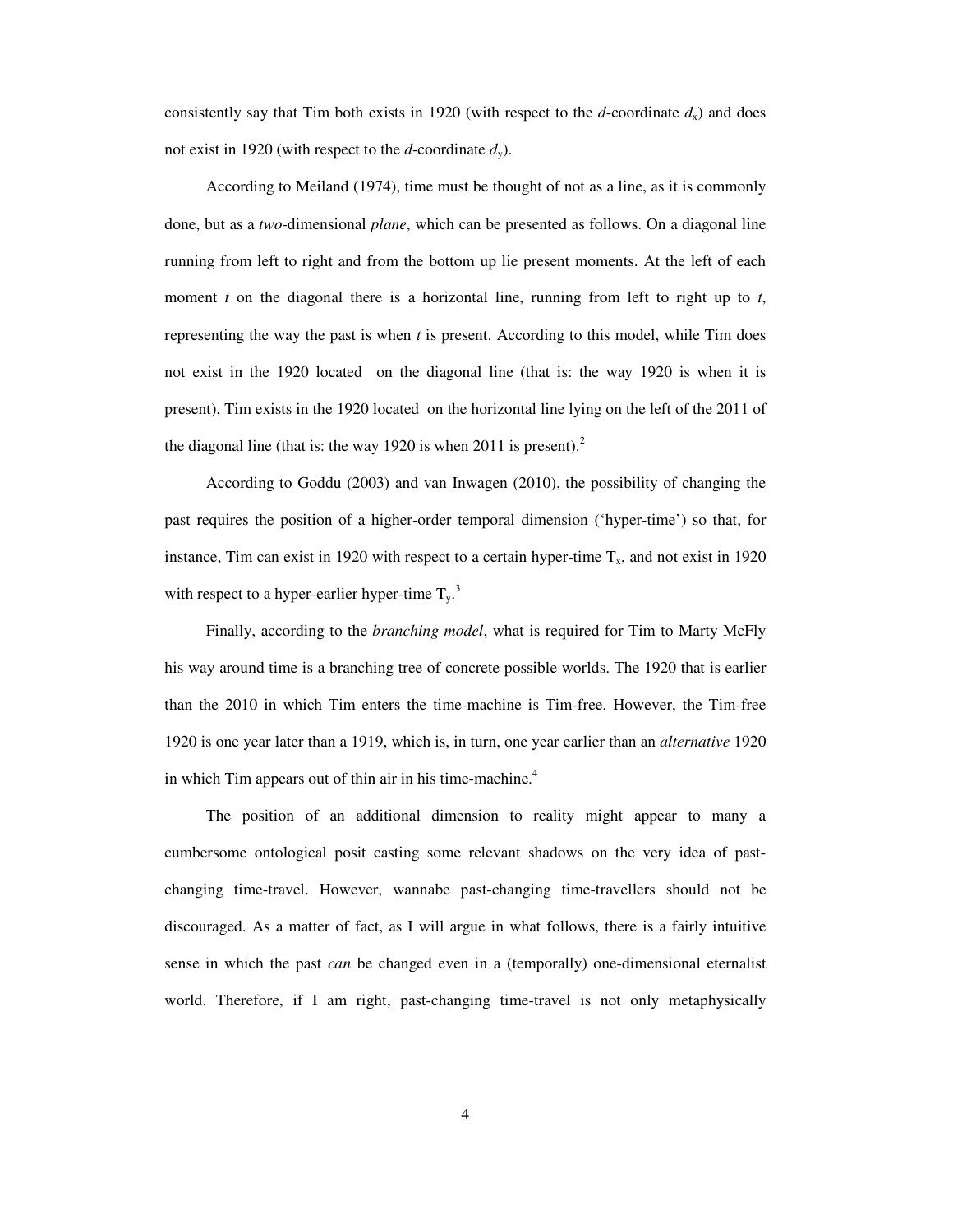possible, but it is a far less extravagant and far-fetched metaphysically oddity than multidimensionalists had us believe.

#### *2. Changing the past in one-dimensional time*

Within his theory, Lewis endorses a *perdurantist* theory of persistence, according to which continuants are temporally extended worms having different temporal parts. However, his account appears to be perfectly compatible with an *exdurantist* theory of persistence (or *stage theory*), according to which continuants are (the) instantaneous *stages* (that perdurantists consider to be *temporal parts* of a continuant), which persists and change in time by having earlier or later temporal counterparts.<sup>5</sup> For reasons that will be clear below, I will assume exdurantism as the correct theory of persistence.

Consider now the following platitude: The world changes. Things are different from how they used to be, and surely they will be different from how they currently are. In some sense, to say that the world changes seems to be just a way of saying that *things* change in time. However, exdurantism allows us to take this platitude at face value, and to consider *the world itself* as a continuant that changes in time. Let, in fact, for every time *t*, the '*t-*temporal slice' (or '*t*-slice') be the mereological sum of all the entities  $x$ , such that  $x$  exists at  $t$ , and only at *t*. Each *t*-slice can be seen as a 'world-counterpart', and the earlier-later relation linearly ordering the *t*-slices can be taken to be the *genidentity relation* for the world (that is, the relation making all the *t*-slices 'stick together' as counterparts of a certain world; see Sider, 2001, p. 194). Therefore, a truth like 'the world was different' can be accounted for by the fact that the current temporal slice  $s(t)$  has an earlier temporal counterpart  $s(t')$  that is qualitatively different from *s*(*t*).

Consider then the following possible world W1. W1 is qualitatively identical to the actual world up to 1989's last instant. Then, in the following ten years, nothing exists but a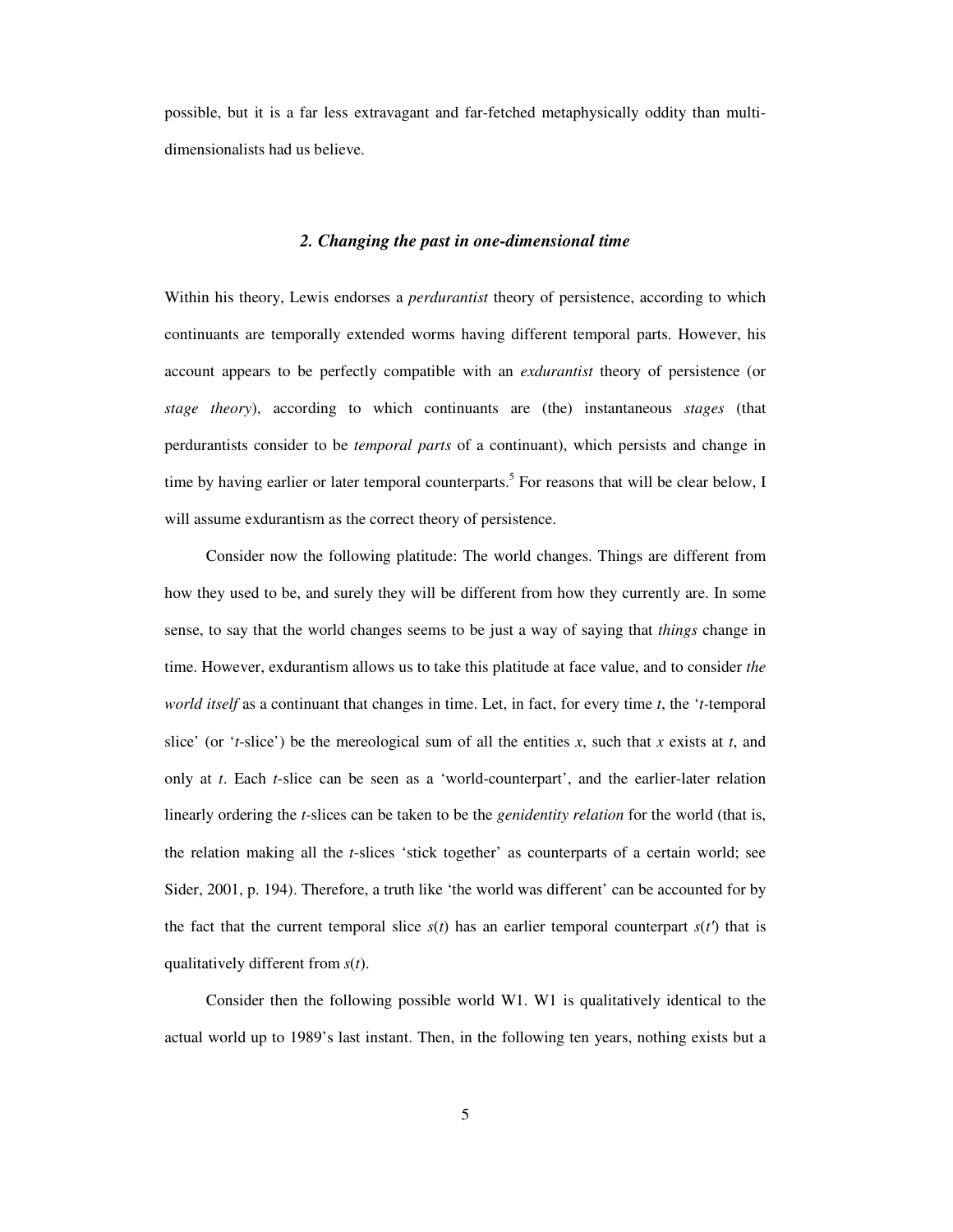bunch of spheres (not existing before and) bouncing off each other in an otherwise empty space. Then, from the first instant of 2000, things are qualitatively identical to the way things are in the actual world from 1990's first instant onwards. In other words, in W1 the events occurring from 1990 on are temporally shifted ten years in the future, and the ten-year gap is filled with a bunch of spheres that did not exist before, and do not exist from 2000 onwards.

Most people existing in 1989's last moment in W1 have temporal counterparts located in 2000. Such counterparts are located ten-years later in what Lewis calls the *external time*. However, from the point of view of their *personal time*, 1989's events occurred *in the previous year*. In W1, things are exactly the same in 2000 as in the actual 1990: calendars read '1990', people look one-year older than in 1989, and they speak of, say, the fall of Berlin's Wall as something that happened the year before. There appears thus to be an intuitive sense in which, in W1, the year 2000 in external time can be said to be the year '1990'. Not only is there a massive coordination between the perspectives of people's personal time, but the *world itself* in 2000 exhibits a certain kind of relevant similarity with the temporal slices occurring in 1989.

As a matter of fact, the notion of regularity that is central to the Lewisian definition of personal time, can be in principle extended from persons to worlds. Clearly, the actual world displays a kind of regularity in its persistence over time that is violated in W1. In W1 the passage from 1989 to 1990 is, for instance, highly *irregular*: in 1990 everything is annihilated and a bunch of spheres appear somewhere in the universe out of thin air. There is, however, a *maximal* proper part of W1 that exhibits the same kind of regularities found in the actual world, that is, the mereological sum of W1's initial segment up to 1989 and W1's final segment from 2000 onwards. Let us call this maximal proper part of W1, 'W2'. Each temporal slice belonging to the W2-block can thus be seen as a temporal counterpart of a world, which much like Tim in Lewis's time-travel scenario, is a *broken streak*, having a temporal counterpart in 1989 that has a future counterpart in 2000 but no counterpart during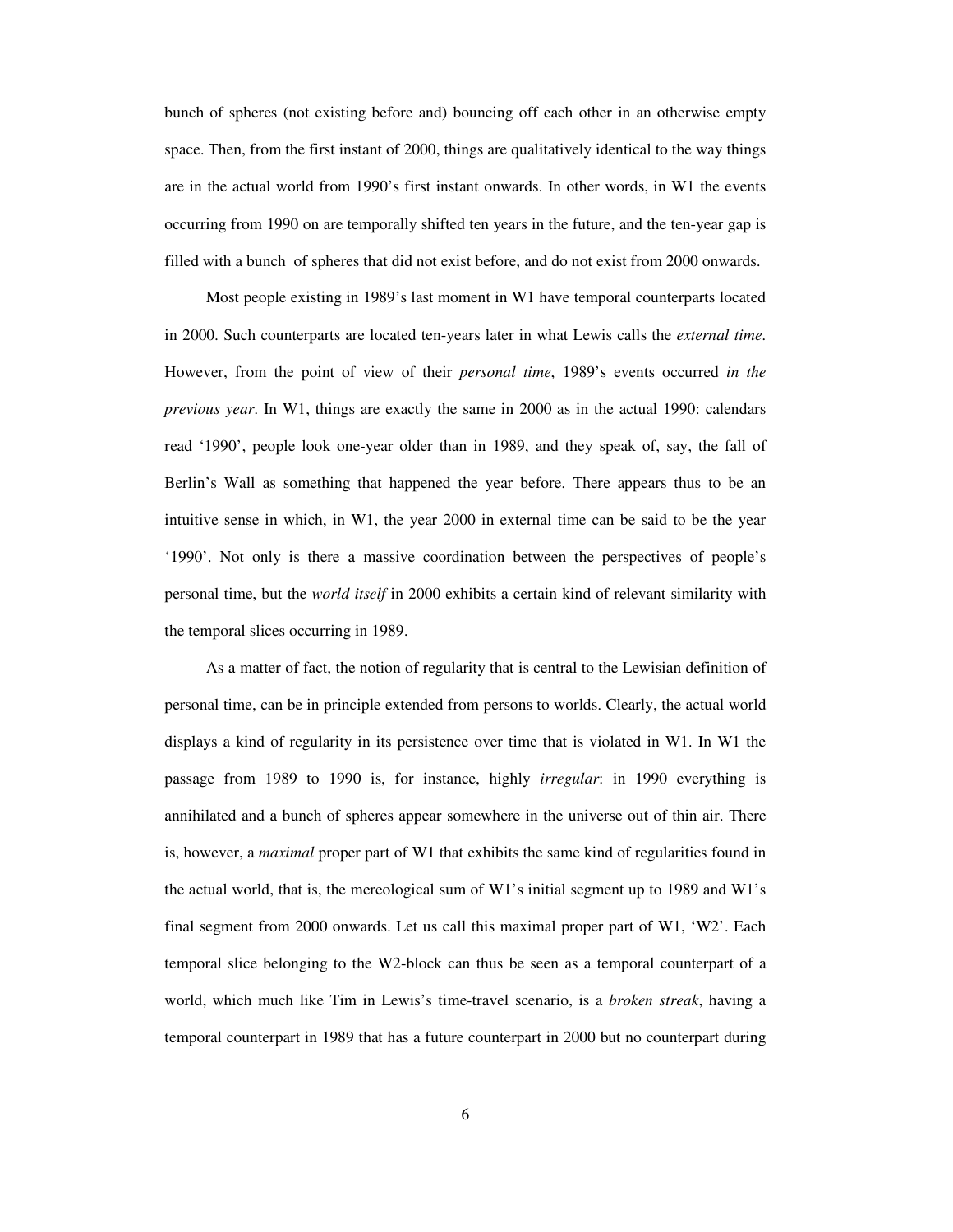the 90's. The regularities displayed by W2 allow us to speak of W2's 'internal' time, so that it makes perfect sense to say that while the year 2000 is the year 2000 with respect to the external time, and occurs eleven years later than the 1989 external time, it is also the year 1990 in W2's internal time, occurring one year later than 1989 in W2's internal time (in what follows I will use 'e.t.' and 'i.t.' for external time and internal time).

Worlds like W1 are extravagant possibilities. However, if W1 were the actual world, it would still make sense to say that, for instance, Germany became re-united *one year after* the fall of Berlin's Wall. Even if we somehow came to know that the actual world is W1, we would still keep saying, in most cases, that a person born in 1977 is currently *35 years old*, that World War II ended *67 years ago*, *et cetera*. We might call 'external world' the mereological sum of every *t*-slice *t* (like W1), and 'Lewis-regular world' any maximal part of an external world (if possibly 'broken' from the point of view of external time) exhibiting the same kind of regularities we suppose to hold in the actual world.

At this point, in order to make room for one-dimensional past-changing time-travel, all we need to add to our theory is the notion of 'quasi-regular' world, that is, a world that is 'Lewis-regular' *possibly except* for the sudden appearance and/or disappearance of an individual (a time-traveller) along its history. Consider, for instance, the following possible (external) world V1. On December 31st 2010 Tim is in his time machine, determined to travel back to 1920, a time in which he did not exist. Right before the end of New Year's countdown he presses the start button of his time machine. One instant later, in 2011's (e.t.) first instant, everything is qualitatively identical to how things were in 1920's first instant, except for the presence of Tim and his time-machine. V1 is not a quasi-regular world. There are, however, two maximal parts of V1 that qualify as such. On the one hand we have the part of V1 that goes from, say, the Big Bang up to 2010's last instant (let this be 'V2'). On the other hand, we have the mereological sum of V1's past up to 1919's last instant *and* 2011 (Let this be 'V3'). Up to 1919 there is no difference between external time and the internal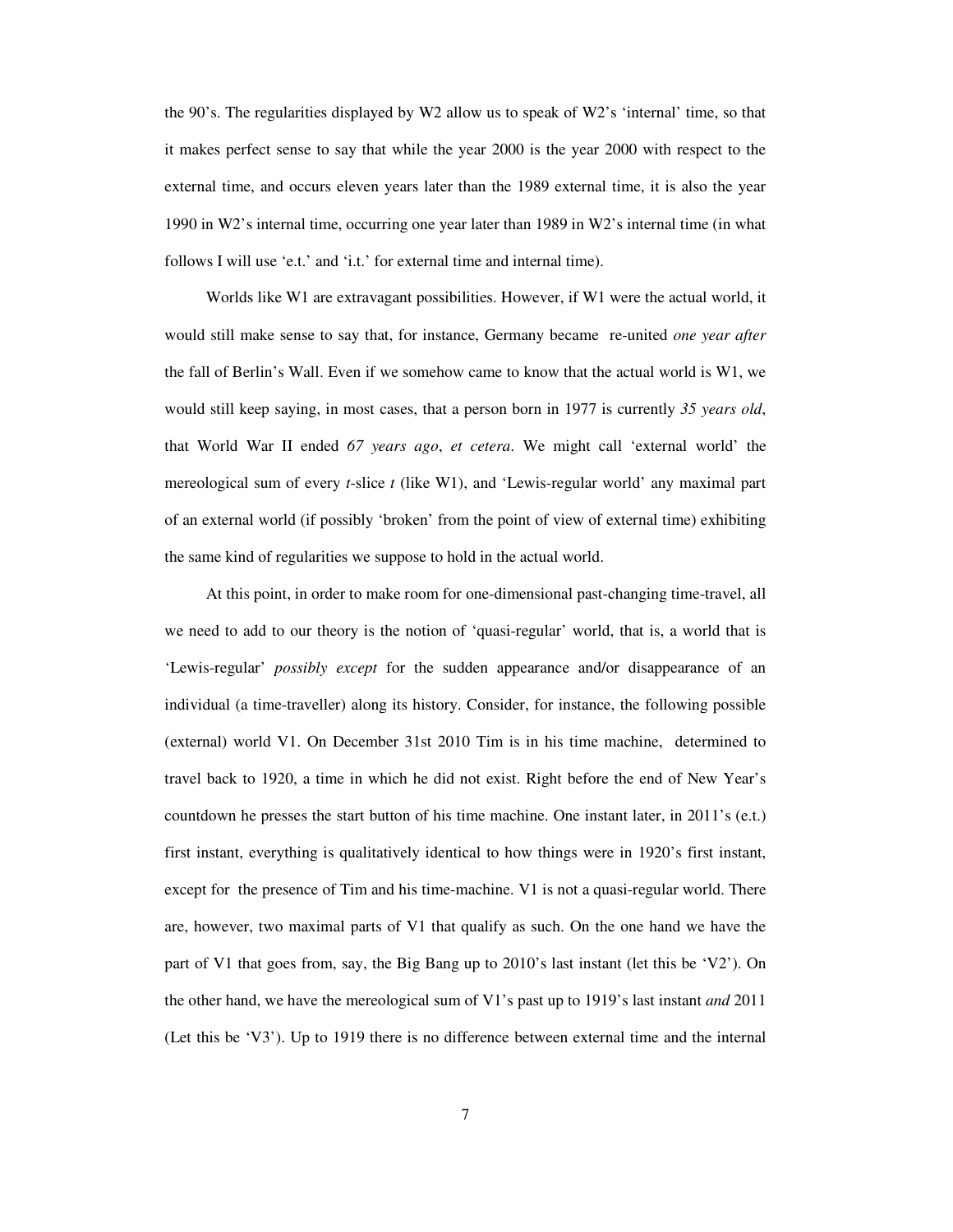time of both V2 and V3. So, for instance, 1919 e.t. is identical to the internal 1919 of both V2 and V3. However, whereas 1920 e.t. is the internal 1920 of V2, the internal 1920 of V3 is the external 2011. There are thus *two* internal 1920s: the internal 1920 of V2 (occurring in 1920 e.t., which we can call '1920a') and the internal 1920 of V3 (occurring in 2011 e.t.— '1920b'). In this sense, *after* Tim's time-travel (notice: *literally* after, in external time) the *past*—the 'internal past'—has *changed*: before Tim's time travel the internal 1920 was 1920a; after Tim's time-travel, the internal 1920 is 1920b.

There appears thus to be a fairly intuitive sense in which V1 is a world in which Tim time-travels to the past thereby changing it. The *t*-temporal slice in which the external 1919 consists in has *two* '1920' counterparts: the external 1920 (which is the internal 1920 of the world V2) and the external 2011 (which is the internal 1920 of the world V3). By moving from the external and V2-internal 2010 one-instant to the future, Tim's time-travel 'changes' the (internal) year 1920 from a Tim-free 1920 to a 1920 in which Tim appears out of thin air in his time-machine (See figure 1).



Figure 1. Tim's past-changing and one-dimensional time travel

Notice that the distinction between internal and external time is *not* an ontological one. The ontology I am employing here is exactly the same as the one featuring in a standard eternalist, four-dimensionalist, and B-theoretic setting. I am not positing the existence of either additional entities or additional temporal/modal dimensions to reality. The internal/external world/time distinction is *semantic*, boiling down to the claim that 'time',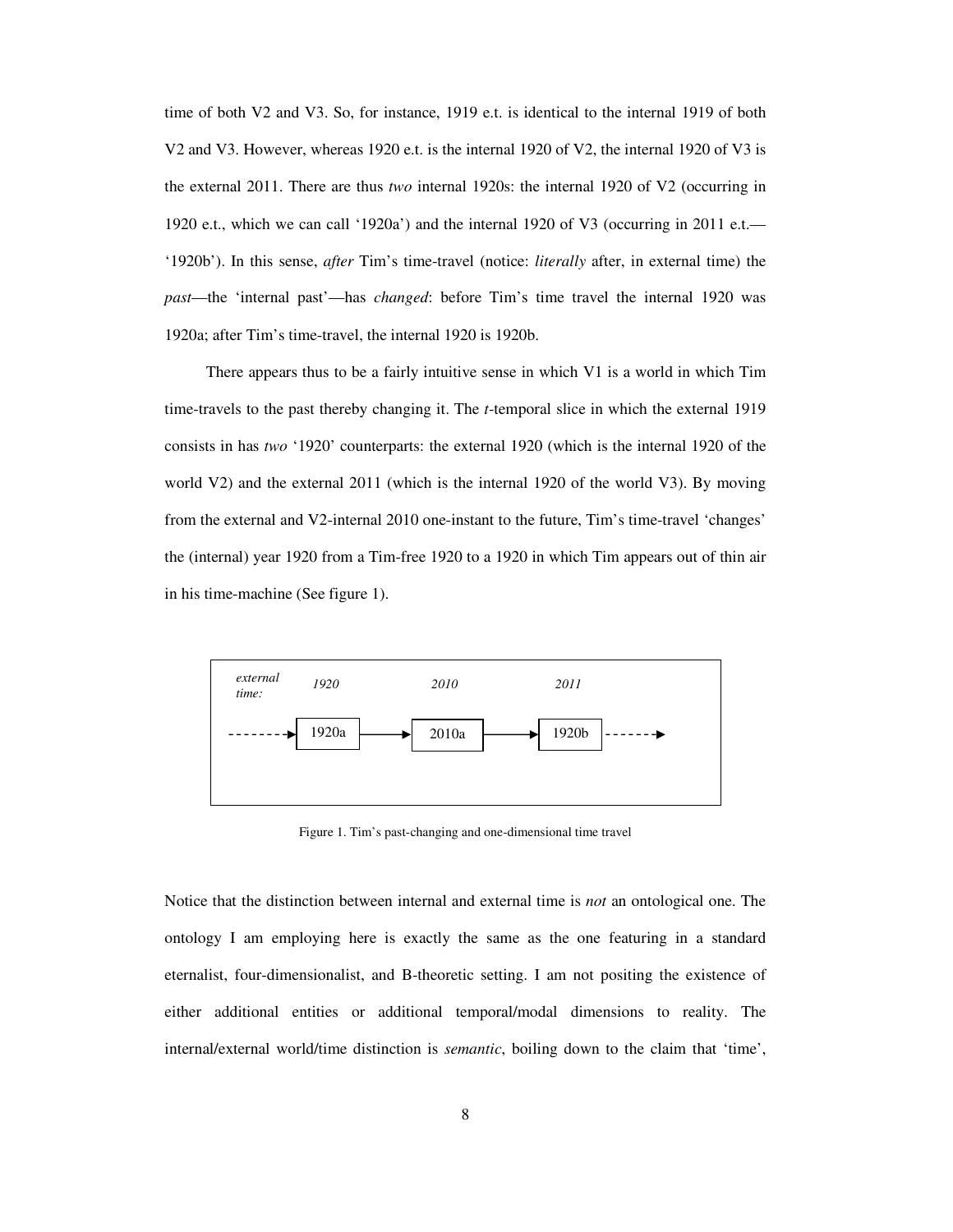'past', 'year', '1920', and so on might be used either with respect to that unrestricted mereological fusion we usually call 'possible world', which I am here calling 'external world', or with respect to those restricted mereological fusions in which quasi-regular worlds consists and that can be called 'internal worlds', which are governed by a genidentity relation of *similarity* determined by the kind of regularities we suppose to hold in the actual world (possibly except for the sudden appearance and disappearance of a time-traveller).

#### *3. Internal worlds, fission and exdurantism*

As stated above, I am assuming in this paper an exdurantist theory of persistence, and I am considering worlds as being continuants. In this sense, a world is a stage (a *t*-temporal slice), which changes in virtue of having earlier or later qualitatively different counterparts. This means that in a world in which, like V1, an episode of past-changing time-travel occurs, what we have is a peculiar case of *fission*.

Consider the following scenario.

*At time t*1 *John enters a malfunctioning teleporter. At time t*2*, while 'a' John is still in the teleporter, 'another' John appears where John wanted to be teleported.* 

According to the exdurantist account of fission, at  $t_1$  there is *one* continuant, John, which has *two* future counterparts at  $t_2$ : the John that is still in the teleporter, and the John standing right where John at  $t_1$  intended to be teleported. In this way, the exdurantist can say that before the fission there is, for instance, only one person, while after the fission there are two. This appears to be a significant advantage of stage theory over the rival worm theory, which is seemingly forced to say that there are two coinciding persons even *before* the fission occurs.<sup>6</sup> In John's scenario, the entities that result from the fission are simultaneous with each other.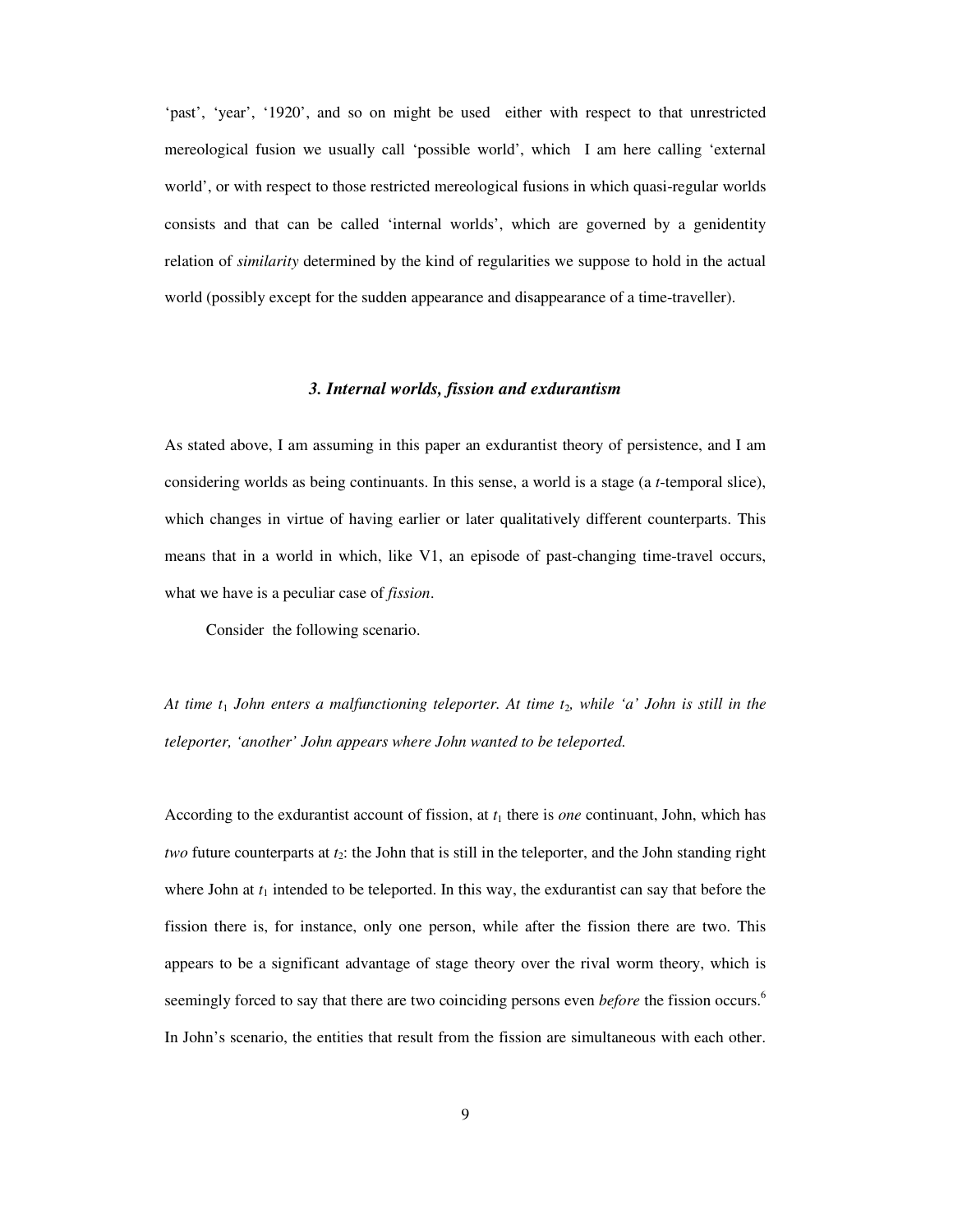However, simultaneity does not appear to be a necessary condition in order to have a genuine case of fission. Consider for instance the following scenario.

*In 2030, 20 year old Ted is in London, and is entering a teleporter, determined to go to Paris without wasting precious time. However, unbeknownst to him, the machine he is entering can function both as a teleporter and a time-machine. As it happens, when Ted presses the start-button the machine malfunctions, and he gets* both *teleported to Paris* and *sent 10 years into the future. One instant later, 'a' 20 year (plus one instant) old Ted appears in Paris and begins strolling along the Avenue des Champs-Élysées. He immediately falls in love with Paris, and decides to live there for the rest of his life. Unfortunately, 10 years later, in 2040, he gets killed in a car accident. Right when he breathes his last breath, a 'second' 20 year old Ted (plus one instant) appears inside the teleporter/time-machine in London…* 

There appear to be no principled reasons not to consider Ted's as a case of fission, even if not of an ordinary kind. The Ted*s* popping out of thin air in Paris in 2030 and in London in 2040 appear in fact to be related to the 'first' Ted in the same relevant way the two John*s* appearing at  $t_2$  are related to the 'first' John. However, Paris-2030-Ted and London-2040-Ted are not simultaneous with each other. Ted's is, therefore, a case of what we might call *asynchronic* fission.

As in Ted's scenario, also in Tim's time travel scenario we have a case of asynchronic fission. The only difference is that, in Tim's case, what undergoes asynchronic fission is *the world itself*. At 1919 e.t. there exists one world stage which has two future '1920' counterparts: one existing at 1920 e.t.; the other existing at 2011 e.t.. This means that in Tim's scenario we have a peculiar case of *branching*, where what is branching is not the external world, but the *internal* one which, by undergoing fission, gives place to a peculiar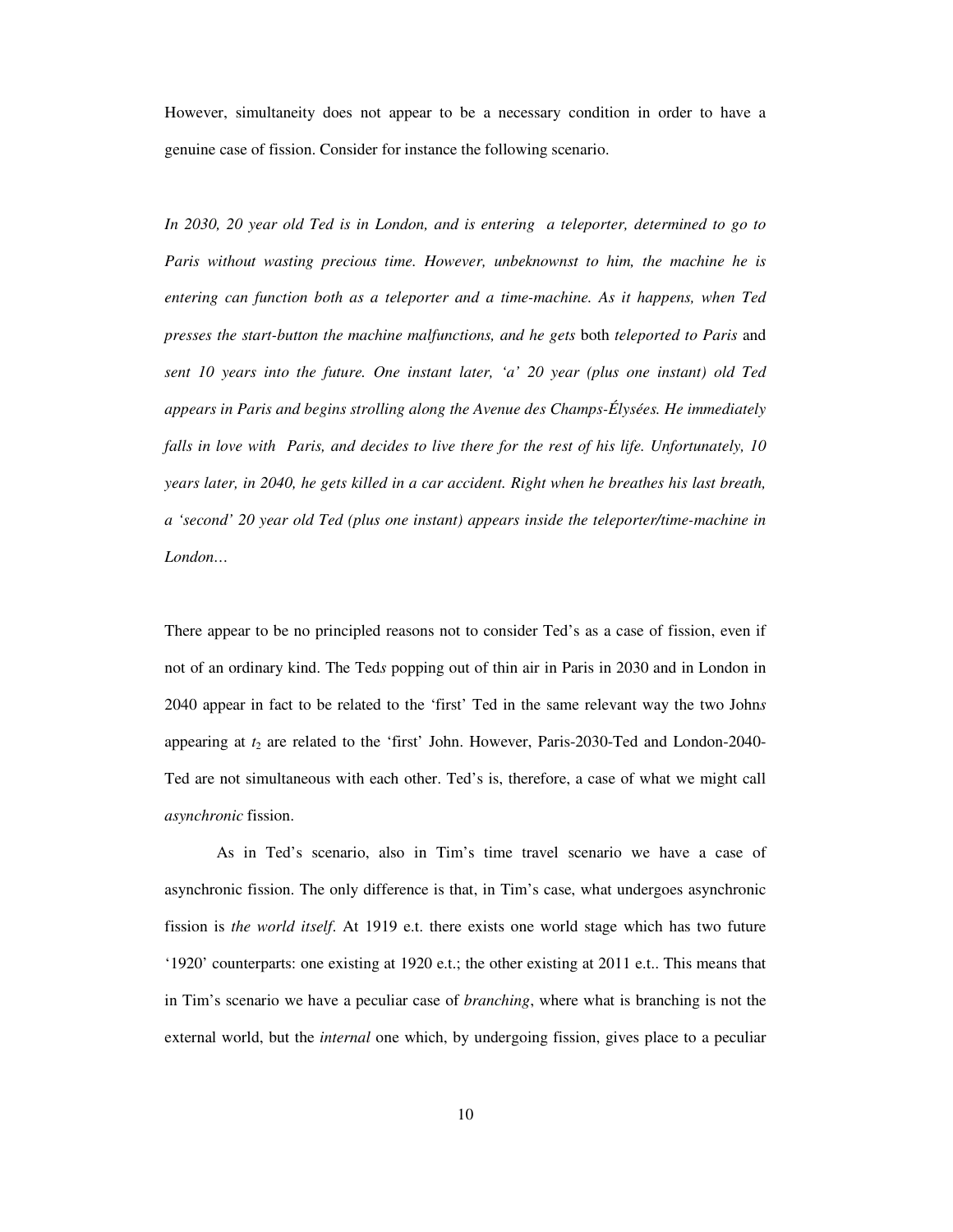'linear tree' of internal worlds (see figure 2). Therefore, this account of past-changing timetravel retains, in some sense, an essential feature of the branching model. The relevant difference is, however, that in this case the plurality of worlds that is required to change the past is 'folded', so to say, into a linear (external) world, thus not requiring any ontological inflation of standard eternalism.



Figure 2. Linear external time and branching internal time

Once it is understood that, according to the theory that I am presenting, changing the past involves a case of fission, the reason why I prefer in this paper exdurantism over perdurantism as a theory of persistence should become clear. As a matter of fact, from what has been said so far, this theory of time-travel is perfectly compatible also with perdurantism, that is the theory according to which continuants are temporally extended temporal worms. However, assuming a perdurantist theory of fission, in Tim's scenario there are *two* different worlds all along, perfectly overlapping up to 1919 and diverging onwards (even if in an asynchronous way). Therefore, the 1920 in which Tim arrives is *not* really one year later than the 1919 that is one year earlier than the Tim-free 1920. According to perdurantism, in fact, as there are two internal 1920*s*, there are also two internal 1919*s* lying in two different worlds overlapping up to 1919: one 1919 is earlier than a Tim-free 1920,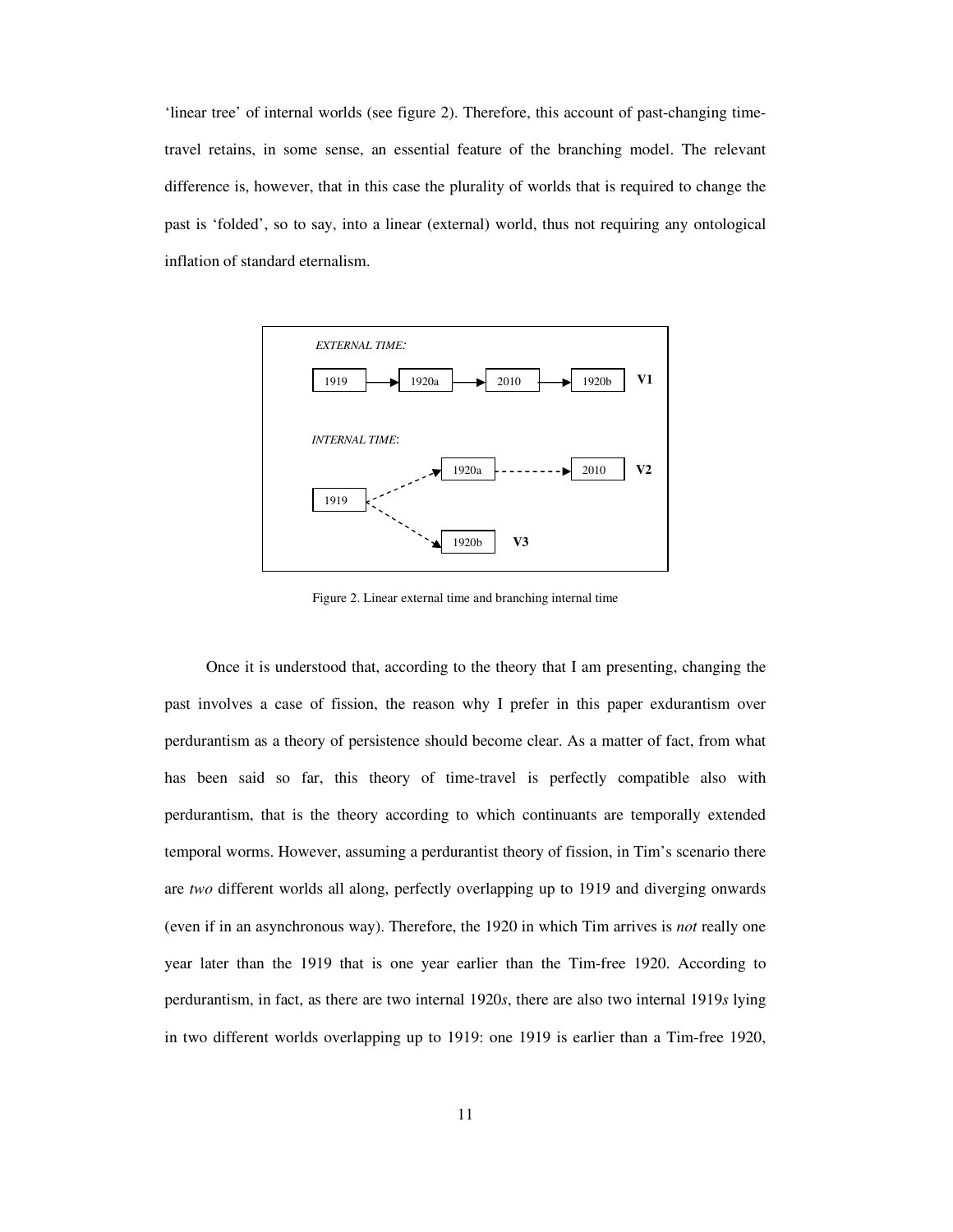whereas the other is earlier than a 'Tim-ful' 1920. Therefore, as there are two worlds all along, Tim's looks more like a *trans*-world than an *intra*-world time-travel to the past. As a matter of fact, while it appears to be impossible that the past in which a past-changing timetraveller arrives is (in the strictest possible sense) the *very same* past that he left by entering the time-machine (the very same moment in time cannot, on pain of contradiction, be different from itself), it strikes as a necessary condition, in order for the arrival time of a time-travel to be truly considered as being 'the past', that it be at least later then the *very same* past (in the strictest possible sense) that, before the time travel took place, was earlier than 'the past' that the time-travel changes. In our case, for instance, in order for the 'new' 1920 in which Tim arrives (that is: 1920b) to be considered as 'the past', it appears necessary that it be later than the very same 1919 that was earlier than the 1920 that Tim changes by means of his time-travel (that is: 1920a). *This* is, therefore, why exdurantism should be preferred over perdurantism within this theory of time-travel. As a matter of fact, consistently with the exdurantist account of fission, although there are two internal 1920*s* there is only *one* internal 1919, so that the 1920 in which Tim arrives (in 2011 e.t.: 1920b) is truly one year (internally) later than the *same* 1919 that is (internally and externally) earlier then the Tim-free 1920 (1920a).

## *4 Times and change*

As we saw above, a *t*-slice (that is the mereological fusion of all the entities *x*, such that *x* exists at time *t*, and only at *t*) can be considered both as an external world, and as an internal world. In the first case, the genidentity relation making a *t*-slice *x* a counterpart of a certain *t*slice *y* is just the earlier-later relation. In the second case, it is a similarity relation tracking the kind of regularities we suppose to hold in the actual world, with the possible exception of the sudden appearance and disappearance of a time-traveler. However, a *t*-slice can also be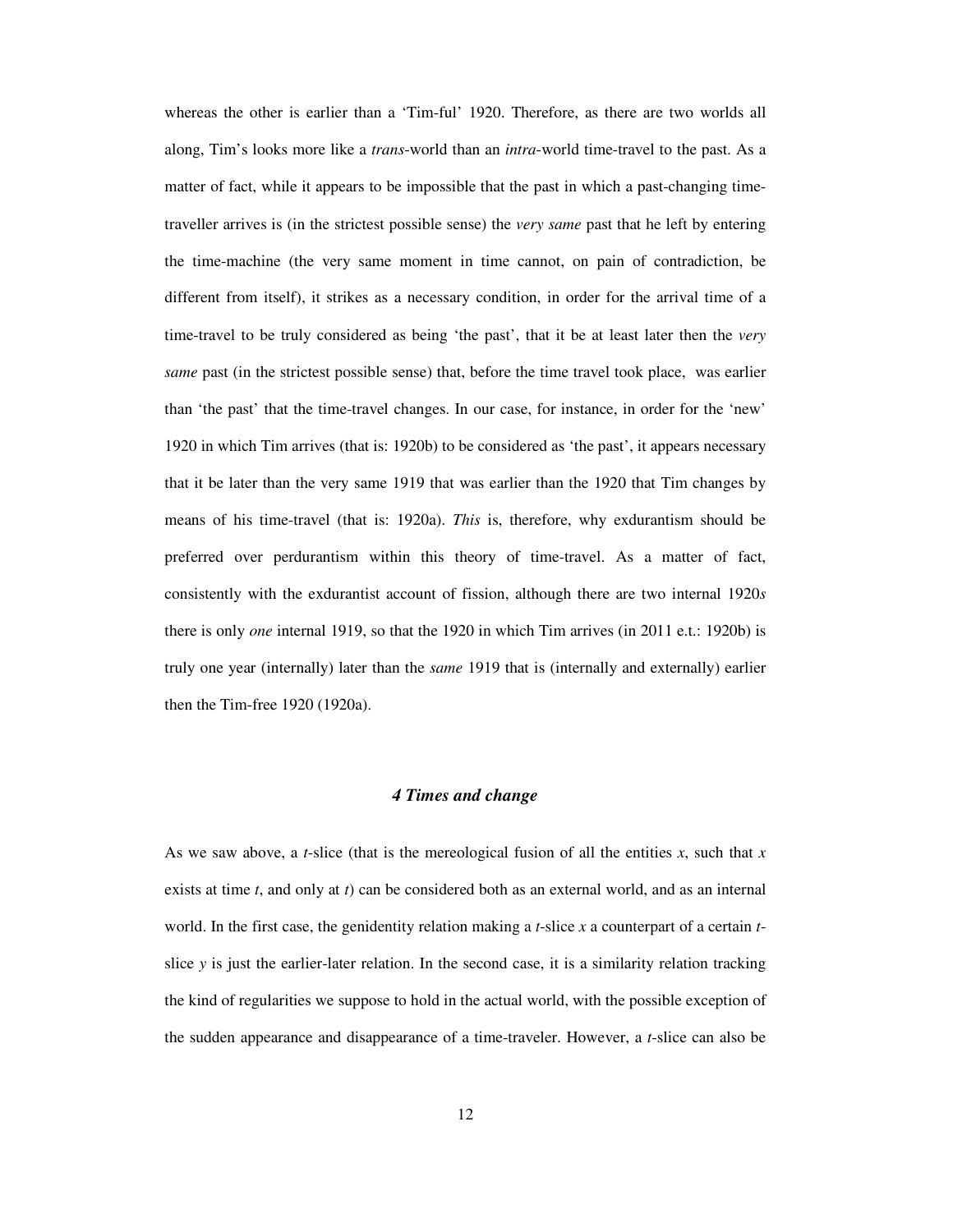seen as a *time* persisting and changing in time by having earlier and later counterparts. Consider, for instance, in Tim's scenario, the *t*-slice occurring in 1920 e.t.. 2011 e.t. is qualitatively identical to 1920 e.t. with the only exception of Tim's existence. However, this kind of 'almost-identity' is clearly ill-suited to count for as a counterpart relation for times. As a matter of fact, Tim might cause the world to be radically different in the new 1930. However, we would still want the 'new' 1930 to be a future counterpart of the 'old' one. Therefore, at a first but relevant approximation, we could say that a time *x* is a counterpart of a time *y* if, and only if, there is a time *z* such that both *x* and *y* are, for some *n*, *n* internaltime-units later than *z*—where the notion of internal-time-units is to be analyzed in terms of the notion of internal time which, in turn, is to be analyzed in terms of the notion of quasiregular worlds.

(Internal) times themselves can thus be seen as persisting and changing in (external) time. Within an exdurantist account of persistence, to say that the year 1920 has chang*ed* is to say that the year 1920 is a *continuant* which has a qualitatively different past counterpart. This kind of change is precisely what is the case in Tim's universe according to the theory I am presenting. The internal 1920 changes from being Tim-free, to being Tim-ful. It persists and changes in (external) time by having qualitatively different temporal counterparts: one occurring in 1920 e.t., the other occurring in 2011 e.t..

Letting '*a*' be the *t*-slice occurring in 1920 e.t., we can thus claim the following:

- *qua* **external world**, every other *t*-slice is a counterpart of *a*;
- *qua* **internal world**, all the *t*-slices occurring up to 2010 e.t. are counterparts of *a*, but the *t*-slice occurring at 2011 e.t. is not;
- *qua* **time**, *a* has only one counterpart, that is 2011 e.t..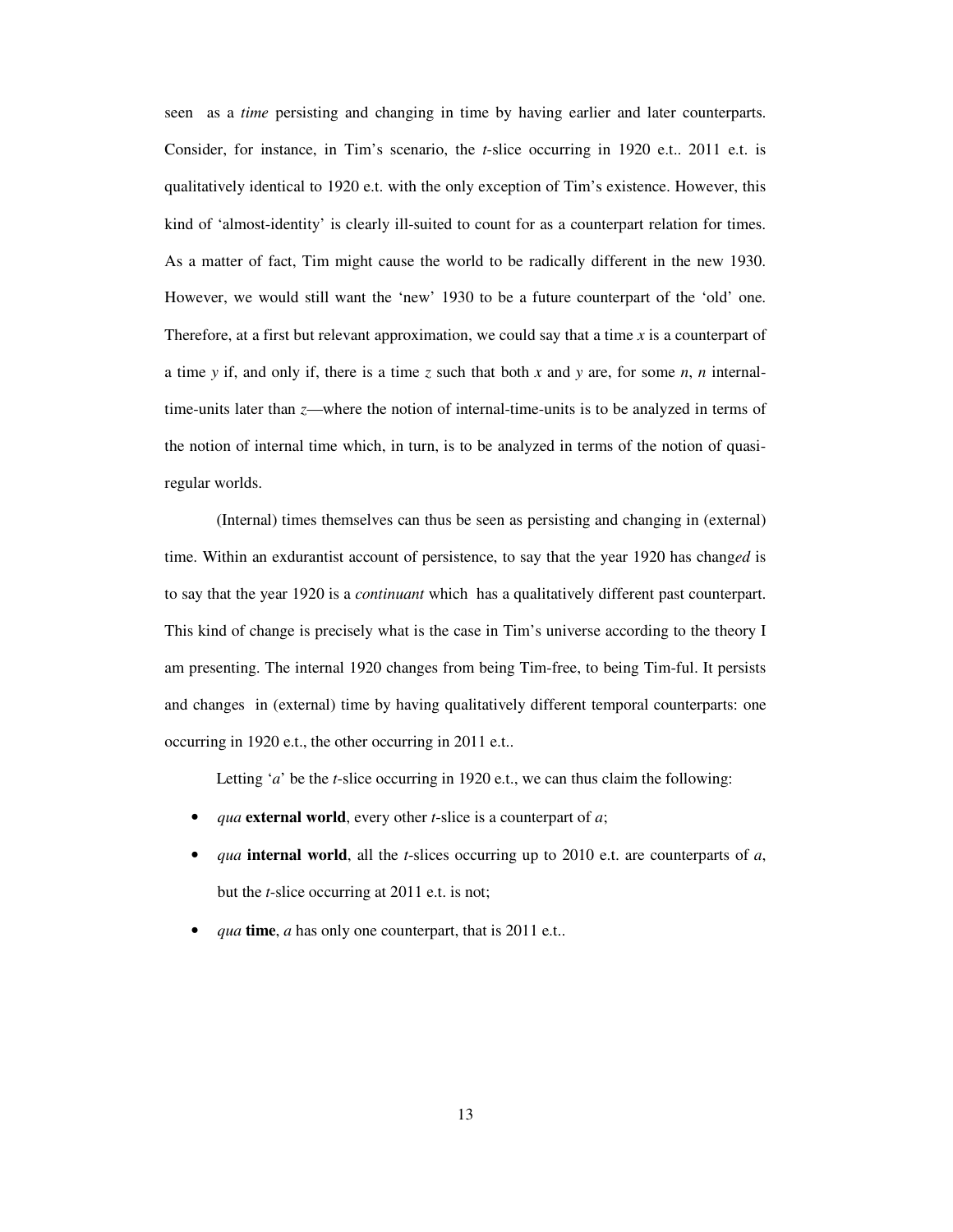## *5 Conclusion*

It appears unquestionable that a model for past-changing time-travel must distinguish the past as it is 'before' the time-travel from the past as it is 'after' the time-travel has taken place. This, in turn, entails that the *same* past must, in some sense, appear *twice* in the model: once as it was before the time-travel, and once as it has become after it has taken place. This thought has led many authors to conclude that some kind of ontological inflation is necessary to past-changing time-travel, and consequently, a proliferation of temporal(/modal) dimensions. As I have argued in this article, however, this conclusion is mistaken. According to exdurantism, for an entity *x* to change is for it to have qualitatively different temporal counterparts. Once change is accounted for in this way, there is a fairly intuitive sense in which times, such as the year 1920, can have qualitatively different temporal counterparts, and thus change as an effect of a time-travel. If these lines of reasoning are correct, not only the model for past-changing time-travel presented in this article should be preferred over multi-dimensional ones as more parsimonious, but past-changing time-travels appear to be far less extravagant metaphysical oddities than multi-dimensionalists had us believe.<sup>7</sup>

Instituto de Investigaciones Filosóficas,

Universidad Nacional Autónoma de México

#### **NOTES**

 $\ddot{ }$ 

<sup>&</sup>lt;sup>1</sup> See Casati & Varzi (2001).

<sup>2</sup> On Meiland's planar model, the reader might find useful the animated diagrams at *A Time Travel Website* (http://timetravelphilosophy.net/topics/multidimensional/).

<sup>&</sup>lt;sup>3</sup> The question as to what are the differences between Goddu's and van Inwagen's model need not concern us here. What is important, for the issue at hand, is that (i) both postulates the existence of an